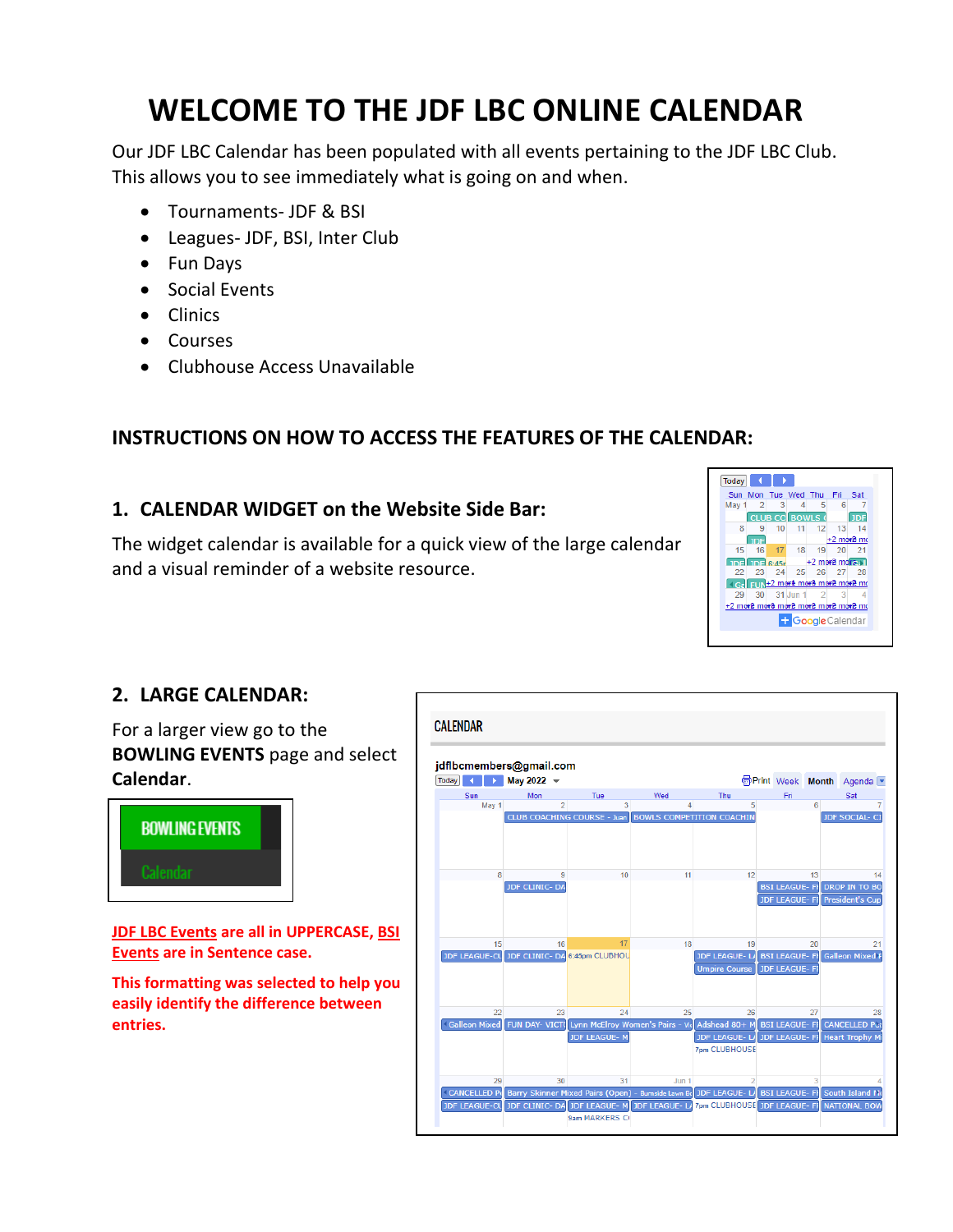#### **3. TOURNAMENTS FEATURES:**

**SELECT** the event you wish to review by clicking on it.

#### **4. EVENT WINDOWS** allows you to view:

- **a.** The Date or Date Span of the event
- **b.** Location (select **(map)** to get a visual)
- **c.** Trial Ends (If available from the Poster)
- **d.** Game Start (If available from the Poster)
- **e.** Poster- select the link to access the poster



**f.** "copy to my calendar"



 $\sim$ **Lynn McElroy Women's Pairs** 

**5. SELECT "copy to my calendar"** to add the selected information directly into your own calendar. The window to the right will open. Select **Save** and your personal calendar will be populated.

copy to my calendar.



**Personal calendar view**

|                                   | Lynn McElroy Women's Pairs<br>×<br>May 24, 2022 to May 25, 2022<br>All day Does not repeat -<br>Event Details Find a Time |                                                                                    | Save<br><b>Guests</b>                |  |  |
|-----------------------------------|---------------------------------------------------------------------------------------------------------------------------|------------------------------------------------------------------------------------|--------------------------------------|--|--|
|                                   | <b>Add Google Meet video conferencing</b><br>o                                                                            |                                                                                    | Add guests                           |  |  |
| ٦e                                | $\odot$<br>Victoria West Lawn Bowling Club, 95 Bay St, Victoria, BC V9A 6X9, Canada                                       |                                                                                    | m<br>Guest permissions               |  |  |
| 'n                                | Add notification<br>Δ                                                                                                     |                                                                                    | Modify event                         |  |  |
|                                   | п<br>Jul Dickson                                                                                                          |                                                                                    | Invite others<br>See guest list<br>◡ |  |  |
| ؛n.                               | Default visibility $\ast$ (?)<br>$Busy =$                                                                                 |                                                                                    |                                      |  |  |
| ill be                            | $I \cup E \equiv \infty$ x<br>≡<br>[0]<br>B                                                                               |                                                                                    |                                      |  |  |
|                                   | <b>TRIAL ENDS:</b><br>8:45 A.M.<br><b>GAME START:</b><br>9:00 A.M.<br><b>POSTER:</b>                                      | https://drive.google.com/file/d/1a6dNFianMBI-dzQwcJDwHmEFo_x5gFJZ/view?usp=sharing |                                      |  |  |
| 24                                |                                                                                                                           | 25                                                                                 |                                      |  |  |
| <b>Lynn McElroy Women's Pairs</b> |                                                                                                                           |                                                                                    |                                      |  |  |
| • 7pm PFC Canadian Quarter Finals |                                                                                                                           |                                                                                    |                                      |  |  |

**6. PERSONAL CALENDAR ENTRY:** You now have the information and access to the links that is in the JDF LBC Calendar in your own Calendar. If you need to view the Poster or Map, select the link to access it.

> **TRIAL ENDS:** 8:45 A.M. GAME START: 9:00 A.M. POSTER: https://drive.google.com/file/d/1a6dNFianMBIdzQwcJDwHmEFo\_x5qFJZ/view?usp=sharing